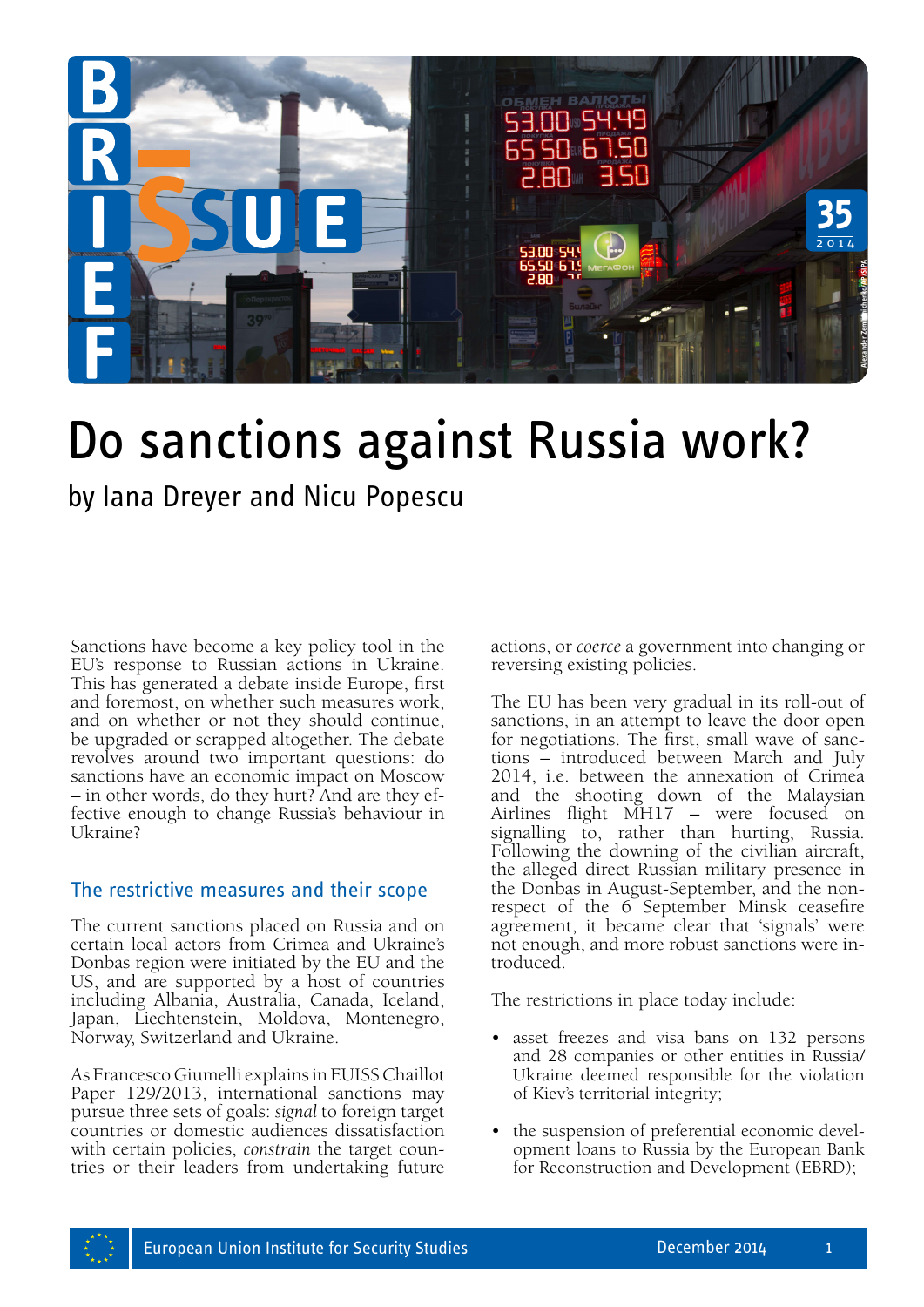- a ban on trading bonds and equity and related brokering services for products whose maturity period exceeds 30 days with some of Russia's biggest state-controlled banks (including Sberbank and Gazprombank), three Russian energy companies (including Rosneft, but not Gazprom in the case of the EU), and three Russian defence companies;
- a ban on loans to five major Russian stateowned banks;
- a two-way arms embargo;
- a ban on exports of so-called dual-use items, i.e. civilian industrial goods that can be used as (or to produce) weaponry; and
- a ban on exporting certain energy equipment and providing specific energy-related services to Russia's new, innovative and technologyintensive energy projects (e.g. Arctic and deepwater exploration, shale oil).

It is the financial set of sanctions which has hurt Russia the most in the short term. Yet these measures coincide with two other major negative shocks that have befallen the Russian economy this year: a steep drop in oil prices and a sharp decline of the country's currency, the rouble. These factors are having a cumulative effect, and it is therefore hard to distinguish the specific and distinctive impact of the sanctions as such.

# Weakness in numbers

Global developments have hit the already anaemic Russian economy hard. The global price of oil fell from \$115 per barrel in June 2014 to approximately \$65 in December, in the wake of slower growth rates in emerging markets and the (positive) supply shock generated by the shale revolution in the US. Given that oil accounts for half of Russia's federal revenue and two-thirds of its total exports, this has a serious impact on Moscow's coffers. This loss cannot be offset by selling other energy resources such as gas: 80% of Russia's hydrocarbons revenue comes from oil.

The annexation of Crimea and the consequent imposing of sanctions by the West also sparked a fresh wave of capital outflows. The Central Bank of Russia (CBR) estimates that these could reach \$130 billion in 2014, compared to \$61 billion last year.

Lower oil prices and capital flight have led to a sharp depreciation of the rouble, which has lost 40% of its value since January 2014. The coun- try's stock market, or Russian Trading System (RTS) index, also dropped by 40% since mid-July. Moscow's corporate and banking sectors are heavily reliant on financing from interna- tional capital markets, and corporate debt tends to be denominated in US dollars.

Currency depreciation comes at a high cost for Russian corporations, which earn in roubles but need to repay debt in dollars and other foreign currencies. In December 2014 alone, \$34 billion in bank and corporate debts and interest repayments are due; in 2015, some \$106 billion needs to be paid back. Following the sanctions and the wider geopolitical uncertainties, international debt refinancing is nearly impossible for all Russian borrowers (not just those on the sanctions list), who, in turn, are seeking help from the government.

The financial sanctions reduce the availability of capital in Russia, raising interest rates. As a result of capital shortage, Russia's three-month interbank lending rate soared from 6.04% in March 2014 to 10.65% in early December, bringing many investment projects to a halt and throwing Russian companies into disarray.

It is in this context that the South Stream pipeline project was scrapped and several joint oil development ventures with companies such as Exxon, Statoil, Shell and ENI put on hold.

The Russian Ministry of Economic Development has recently reduced its growth forecast for 2014 to 0.5%, and is expecting the economy to slip into recession in 2015 (with a contraction of 0.8%). In November 2014, the Russian Ministry of Finance attempted to calculate the overall effects of the drop in oil prices, the rouble's depreciation, and Western sanctions on the country's economy. It estimated that \$130 to \$140 billion is being lost annually – \$40 bil- lion (i.e. one third) of which is because of sanctions.

While the economic situation in Moscow appears dire, it must be put into perspective. The current downturn seems less dramatic than the 2009 recession, though this one could be more long-lasting. The Russian government's financial situation remains relatively favourable. At an expected 9.5%, inflation is still lower than in the run-up to the 2008 financial crisis, where it peaked at above 13%. Russia's budget is

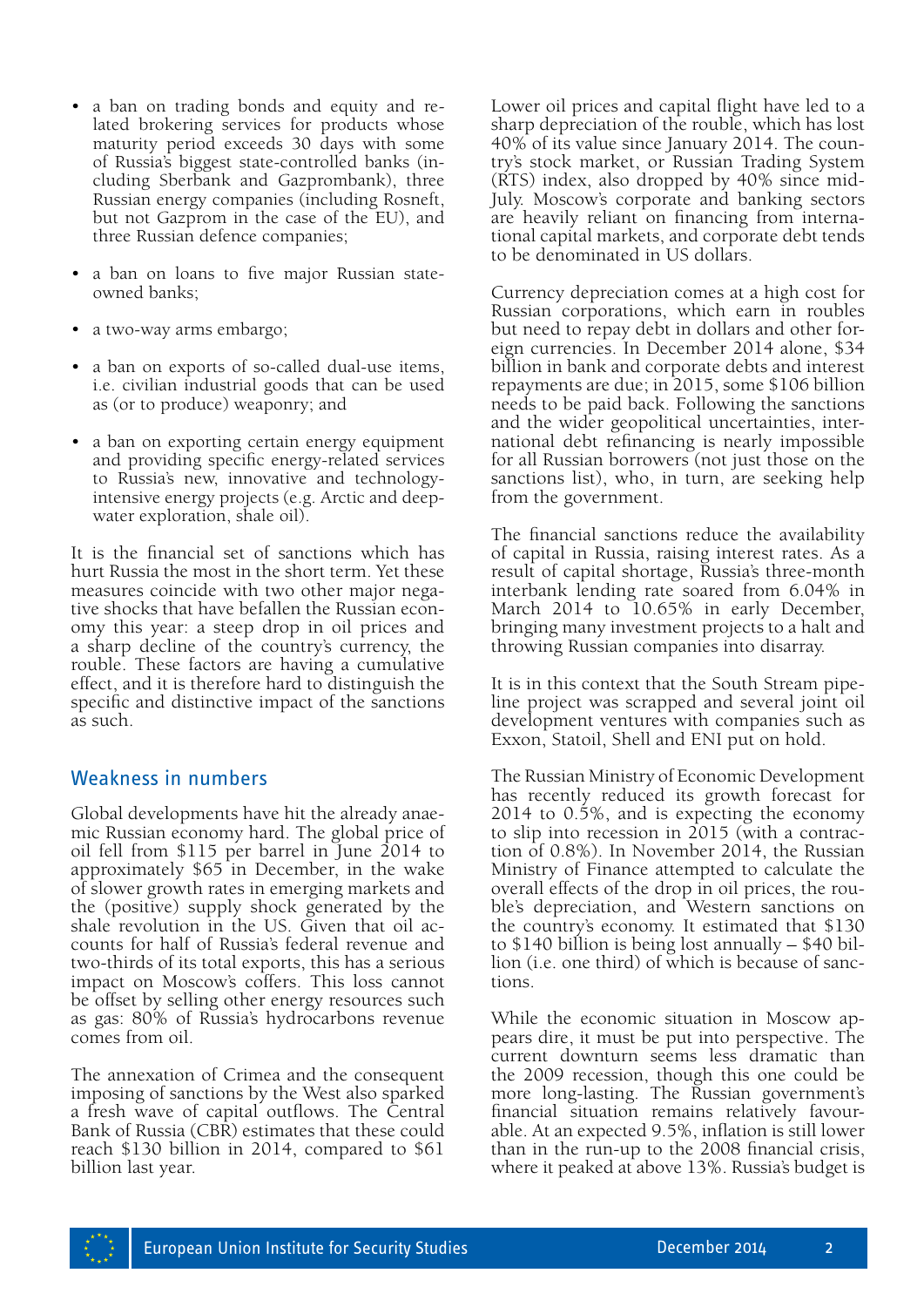balanced and its public debt levels are low. And the CBR's international reserves are still sizeable: back in 2008, Russia spent \$200 billion between July and April to halt a depreciation of nies. This year, the CBR's international reserves have shrunk at a much slower pace than during the last crisis, from \$486 billion last March to \$418 billion in late November.

In short, Russia has enough of a buffer to weather a 2-3 year financial storm, and Moscow appears to be betting that it will blow over relatively soon.

#### Sanctions at work: pros and cons

This mixed picture is fuelling the debate on whether or not sanctions work. There is no clear answer to this question, at least not yet. But the lines of argument between the two main camps are now clearly defined.

The case *against* revolves around several points. One is that, despite the sanctions, Russia is still deeply involved in Ukraine and has stepped up its military engagement in the Donbas even after the restrictive measures were announced. The sanctions, in other words, did not *coerce* Russia into reversing its posture. Moreover, sanctions help Putin domestically by uniting Russians behind him (at least in the short term) and allowing the Kremlin to tighten the screws at home – on elites and ordinary citizens alike. In the event they fatally weaken the Russian president, it is arguable that any possible alternative may

be worse, as nationalists are likely to come to power.

It is also argued that, by decreasing trade<br>turnover. sanctions turnover. also decrease future Western leverage, hurt Western exporters and

cost jobs in an already fragile economic environment. Finally, sanctions are pushing Russia into the arms of China, speeding up the formation of a non-Western global financial infrastructure which poses an alternative (and a challenge) to the existing Western-dominated system.

The camp *in favour* has an equally compelling set of arguments. Advocates believe that sanctions have already had an impact in the short term and will continue to do so in the medium

'...Russia has enough of a buffer to weather a 2-3 year financial storm, and Moscow appears to be betting that it will blow over relatively soon.'

term. First, they made Russia seriously factor in possible Western responses to its actions in Ukraine, which seems not to have been the case prior to the annexation of Crimea.

The sanctions, in other words, *constrained* Russia as they deterred Moscow from seizing even bigger chunks of territory. The separatist areas of the Donbas form only a tiny part of what is called by nationalist elements of the Russian public *Novorossia*. The coastal city of Mariupol was not seized by Russia, when it easily could have been. There has been no attempt by Russian forces to forge a corridor bridging mainland Russia to Crimea, let alone Odessa and Transnistria.

In other words, a useful effect of the sanctions is that, even if they do not help the EU much in its policy on Crimea, they do minimise the risk that Russia will seek to openly destabilise other parts of Ukraine or, say, Moldova and Georgia. At a global level, finally, sanctions also *signalled*  to other actors that unilateral military ventures will come at a cost.

Equally (if not more) important is that sanctions shattered Putin's 'contract' with the Russian people: namely, improving collective prosperity in exchange for accepting authoritarianism and the siphoning off of Russia's riches by elites. The restrictive measures, combined with the other factors now hitting the country's economy, are forcing Putin to tentatively replace his model with nationalism and anti-Westernism.

However, as Russian history suggests, patriotism might not last long in the absence of tan-

> gible economic prosperity. The collapse of the Russian empire in 1917 occurred in the wake of the initial patriotic boost of the First World War. The USSR crumbled after its economy collapsed in the 1980s. And

support for Yeltsin and liberal democracy in the 1990s plummented after reforms failed to yield economic dividends.

# Sprint or marathon?

Both camps have valid points. Given how many predictions *vis*-*à-vis* Moscow have been proved wrong in the past, however, it is difficult to come to a definitive conclusion on whether